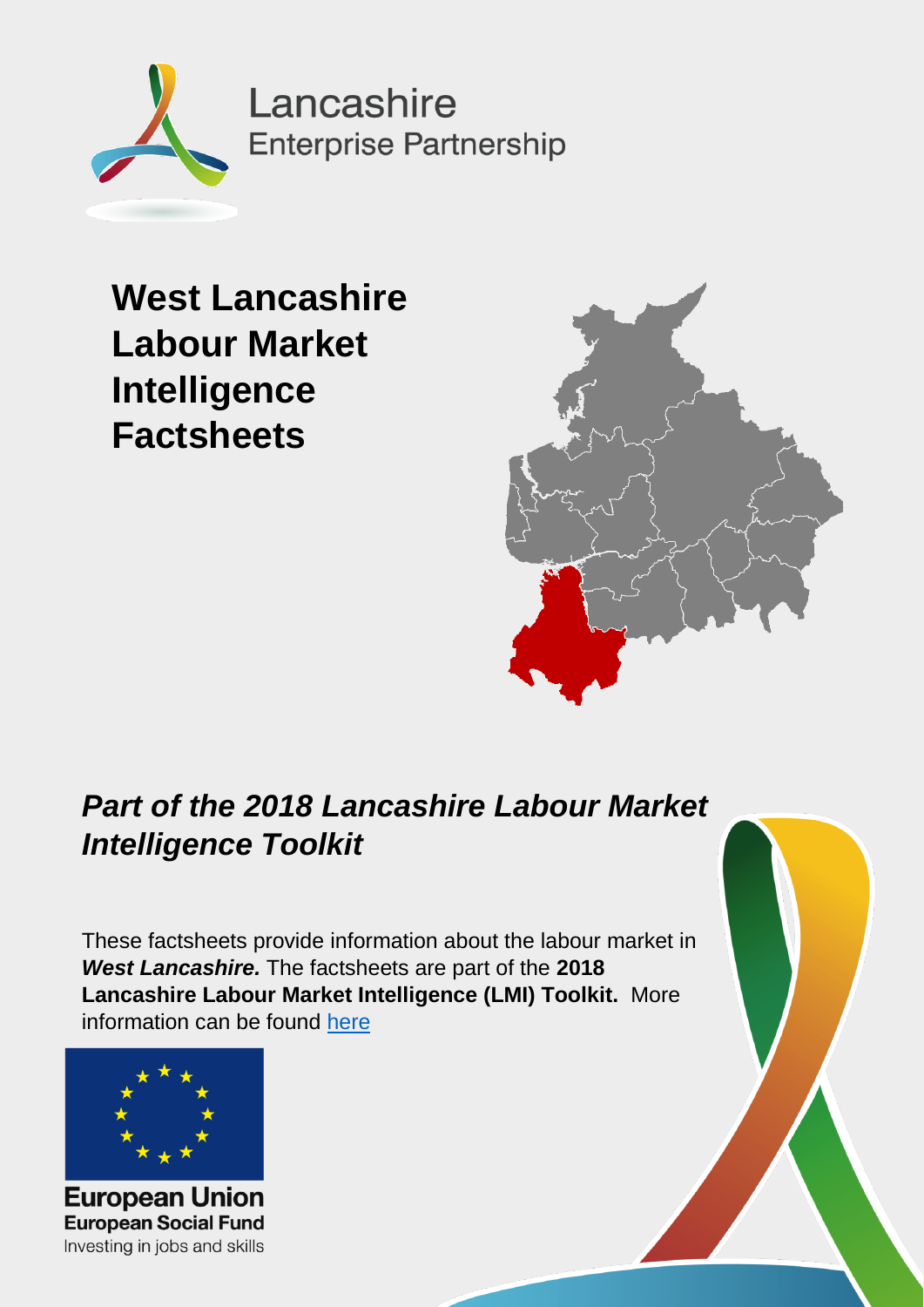

The *Labour Market* includes the supply of labour by households and the demand for labour from employers.



The *Supply of Labour* is made up of the people who live and/or work in the area, the skills they have and the number of hours they want to work.



The *Demand for Labour* comes from employers (businesses and public sector organisations) – what they need in terms of skills and the number of hours they need people to work.

When there is a *mismatch* between supply and demand:



Some people might be *unemployed*, or unable to find the type of job they want to do.



Some *employers might not be able to find the workers they need*, or might have to make do with workers who don't have quite the right skills for the job.



A *Travel to Work Area* is where most of the people who live in the area also work there. Not everyone who lives in West Lancashire works there – some people commute to jobs in the surrounding area.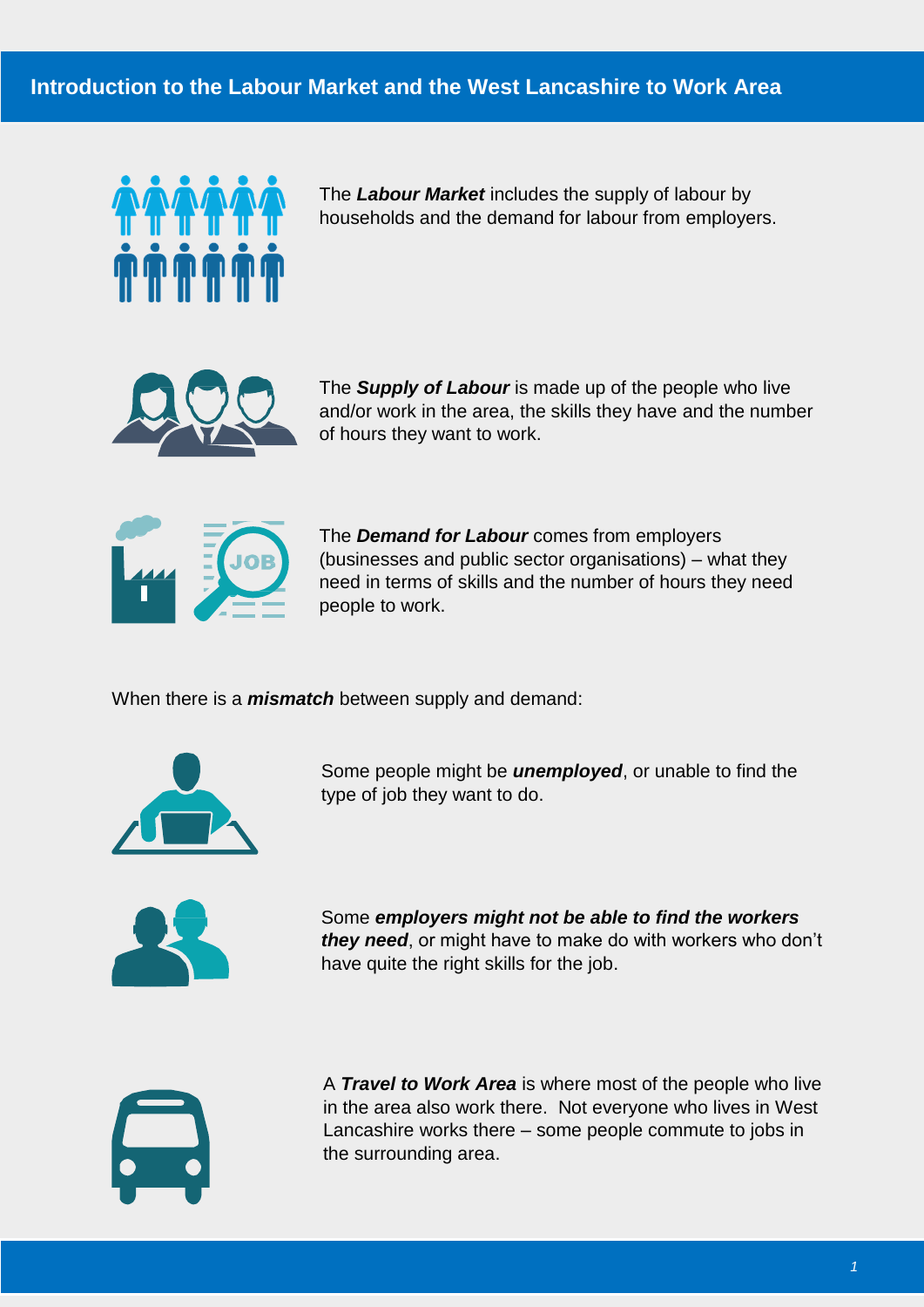| 113,400     | People live in the area                              |  |  |
|-------------|------------------------------------------------------|--|--|
| 69,600      | Are of 'working age' (aged 16-64 years)              |  |  |
| 48,500      | Are in work                                          |  |  |
| <b>Half</b> | Work within West Lancashire                          |  |  |
| <b>Half</b> | Work outside the area (mainly outside of Lancashire) |  |  |
| 19,800      | People of working age aren't in work                 |  |  |

*There are lots of reasons why working age people aren't in work:*

| 4,900 | Are students                                               |
|-------|------------------------------------------------------------|
| 4,600 | Have retired early or have 'other' reasons for not working |
| 4,200 | Have a long-term illness which means they can't work       |
| 3,900 | Are looking after the family or home                       |
| 2,200 | Are unemployed                                             |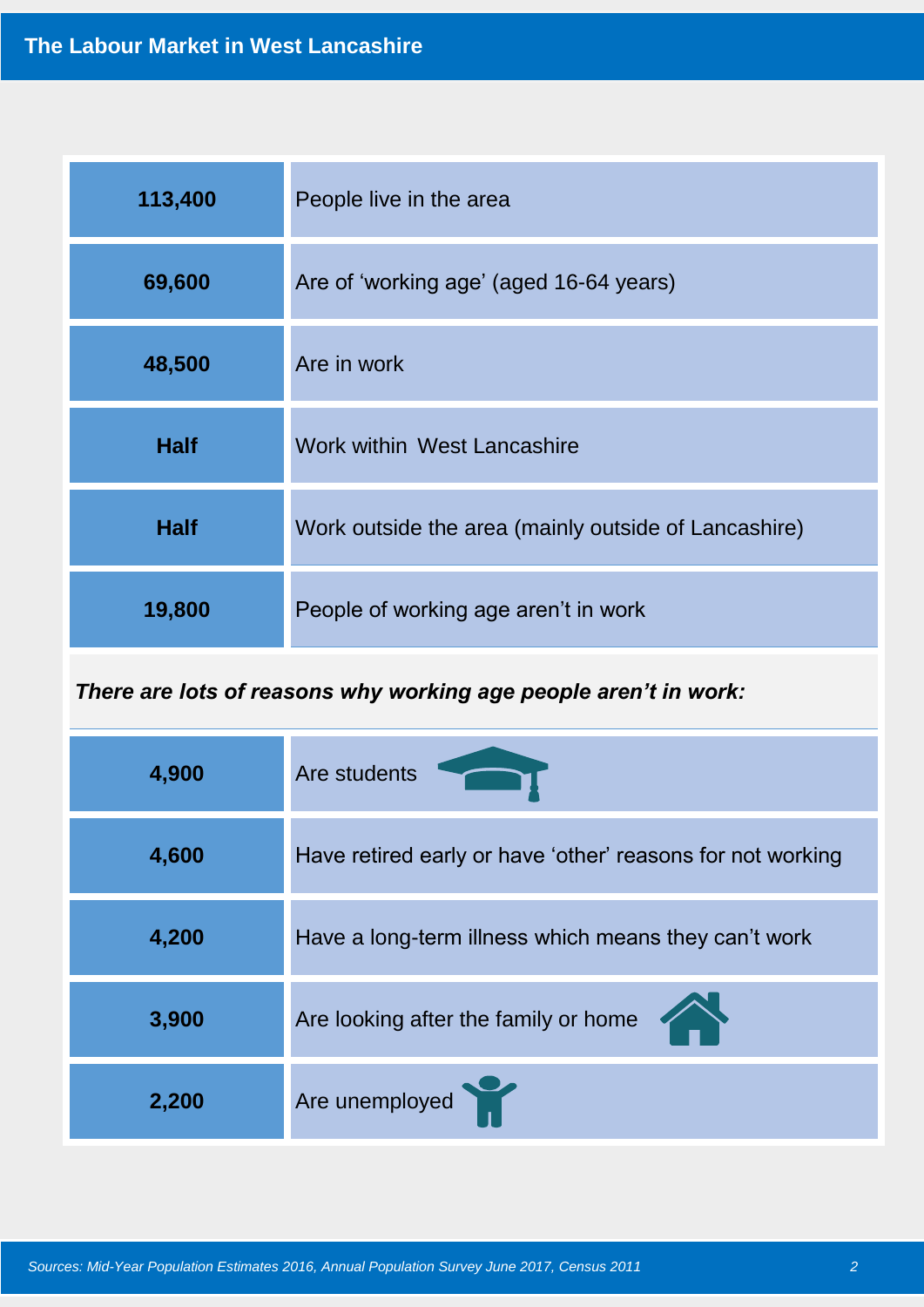People who live in West Lancashire work in the following occupations:





Across the labour market as a whole, **the number of jobs requiring higher level skills and qualifications has been increasing.**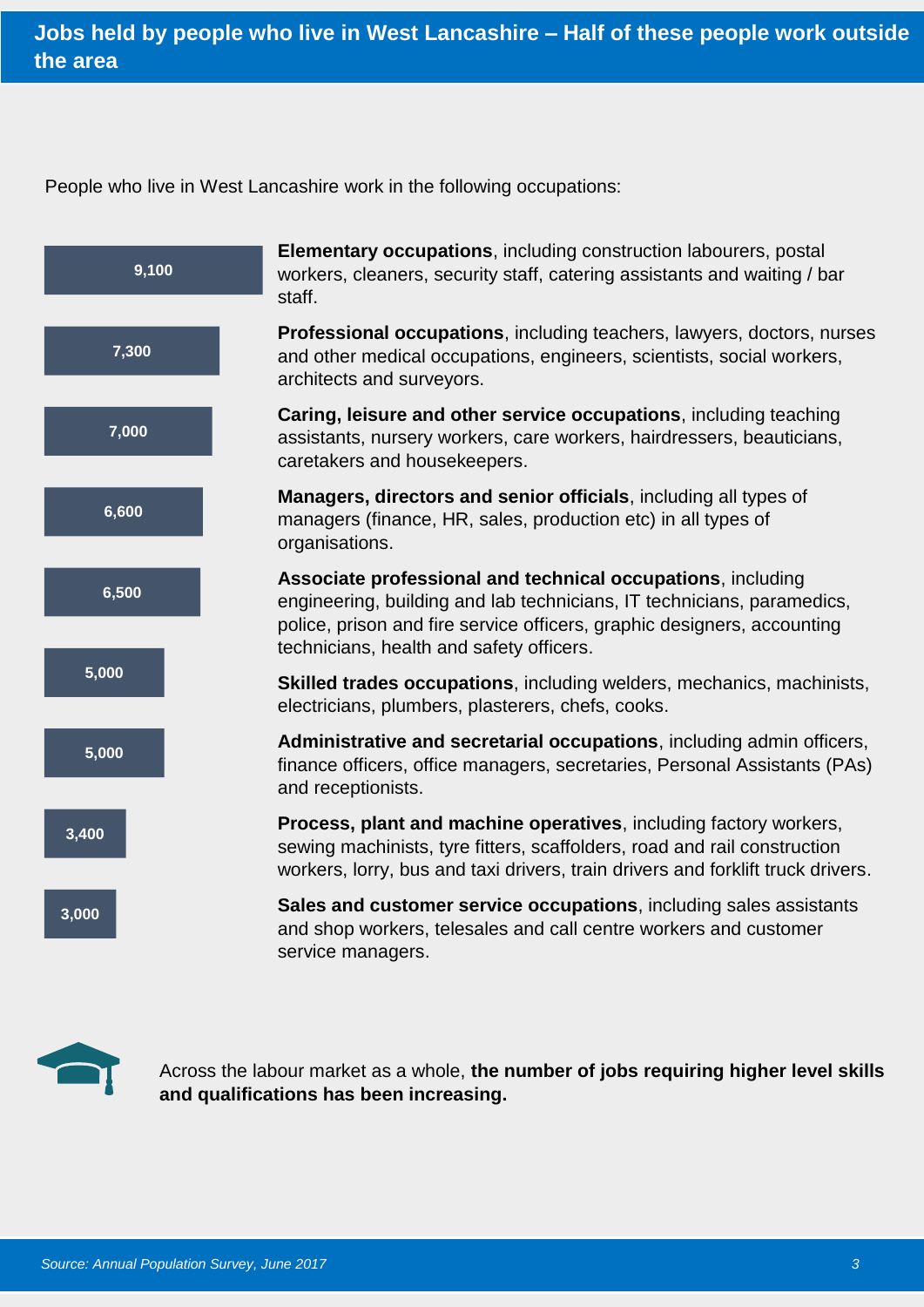

Different jobs require different levels of **skills, qualifications and experience,**  and pay different levels of wages. Where you live also affects how much you earn – people who live in more expensive areas (like London) need higher wages because the costs of living (like rent and travel costs) are higher.



**Average (median) full-time earnings** for people who live in West Lancashire are £28,400.

The table below shows average salaries for some jobs. This is based on national data – wages in West Lancashire are likely to be lower, because the cost of living here is lower.

|                                                   |                                                                 | <b>Starting Salary</b>        | <b>When Experienced</b>             |
|---------------------------------------------------|-----------------------------------------------------------------|-------------------------------|-------------------------------------|
| <b>Professionals</b>                              | Solicitor:                                                      | £25,000                       | £40,000+                            |
|                                                   | Architect:                                                      | £27,500                       | £35,000+                            |
|                                                   | Doctor:                                                         | £26,000                       | £37,500+                            |
| <b>Skilled Trades</b>                             | <b>Motor Mechanic:</b>                                          | £18,000                       | £21-27,000                          |
|                                                   | Electrician:                                                    | £18,000                       | £25-35,000                          |
|                                                   | Chef:                                                           | £16,000                       | £20-30,000                          |
| <b>Associate professionals</b><br>and technicians | IT Support Technician:<br><b>Graphic Designer:</b><br>Paramedic | £16,000<br>£16,000<br>£22,000 | £22-24,000<br>£20-30,000<br>£28,500 |
| <b>Administrative and</b>                         | <b>Admin Assistant:</b>                                         | £14,000                       | £19-23,000                          |
| secretarial occupations                           | Office Manager:                                                 | £18,000                       | £25-30,000                          |
| <b>Caring, leisure and other</b>                  | Hairdresser:                                                    | £14,000                       | £14-24,000                          |
| service occupations                               | <b>Nursery Worker:</b>                                          | £14,000                       | £17-22,000                          |
| <b>Managers, directors and</b>                    | HR Manager:                                                     | £35,000                       | Up to £75,000                       |
| senior officials                                  | Sales Manager:                                                  | £22,000                       | £30-60,000                          |
| <b>Sales and customer</b>                         | <b>Sales Assistant:</b>                                         | £11,000                       | £16-20,000                          |
| service occupations                               | <b>Call Centre Operator:</b>                                    | £13,500                       | £16-19,000                          |
| <b>Elementary occupations</b>                     | <b>Postal Worker:</b>                                           | £13,500                       | £19,000                             |
|                                                   | <b>Security Worker:</b>                                         | £13,000                       | £22,000                             |
|                                                   | <b>Catering Assistant:</b>                                      | £11,500                       | Up to £16,500                       |
| <b>Process, plant and</b>                         | Sewing Machinist:                                               | £14,000                       | £15-17,500                          |
| machine operatives                                | Scaffolder:                                                     | £14,000                       | £17,000                             |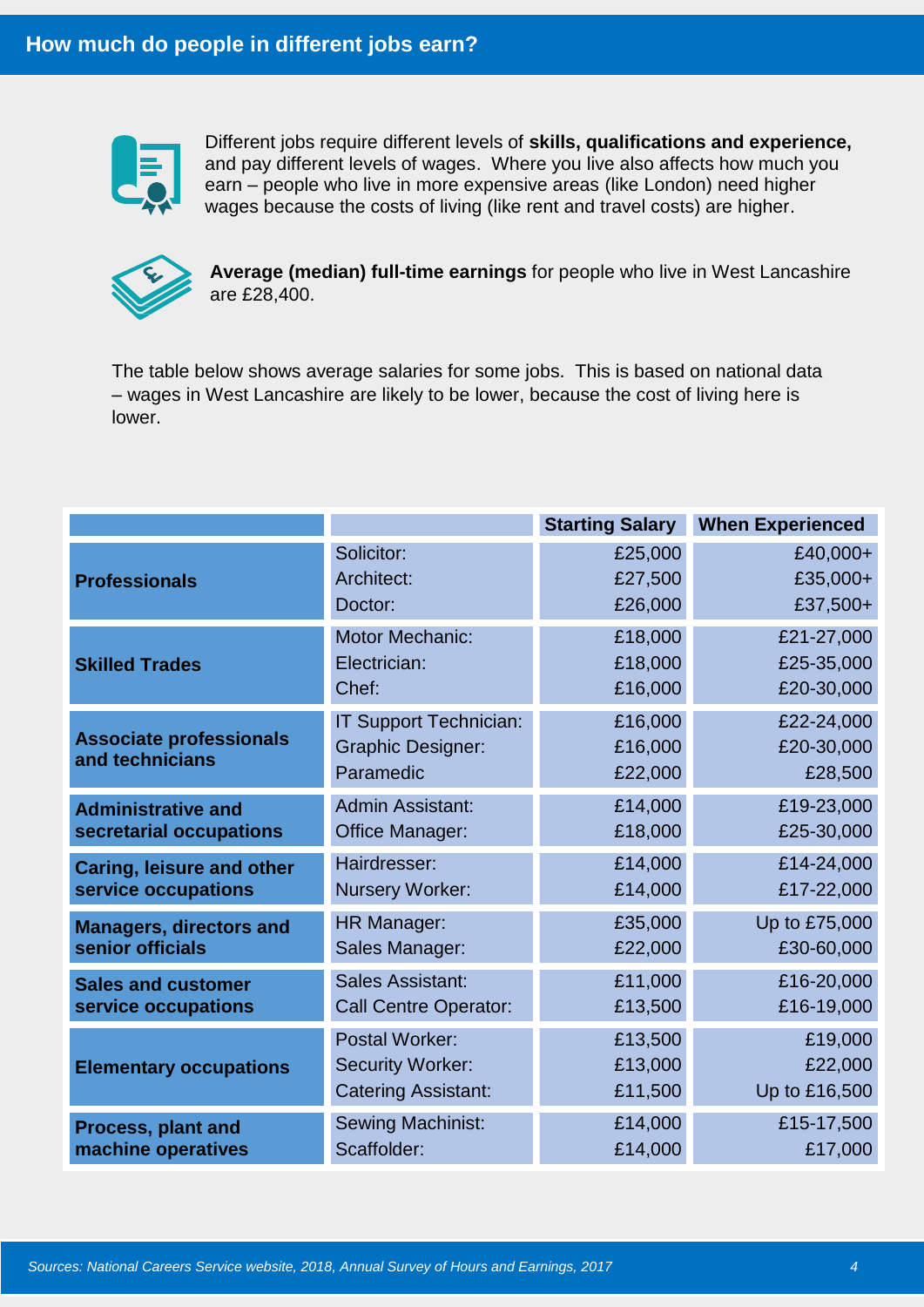Jobs are available with a *range of employers:*



There are *4,500 businesses* in West Lancashire:

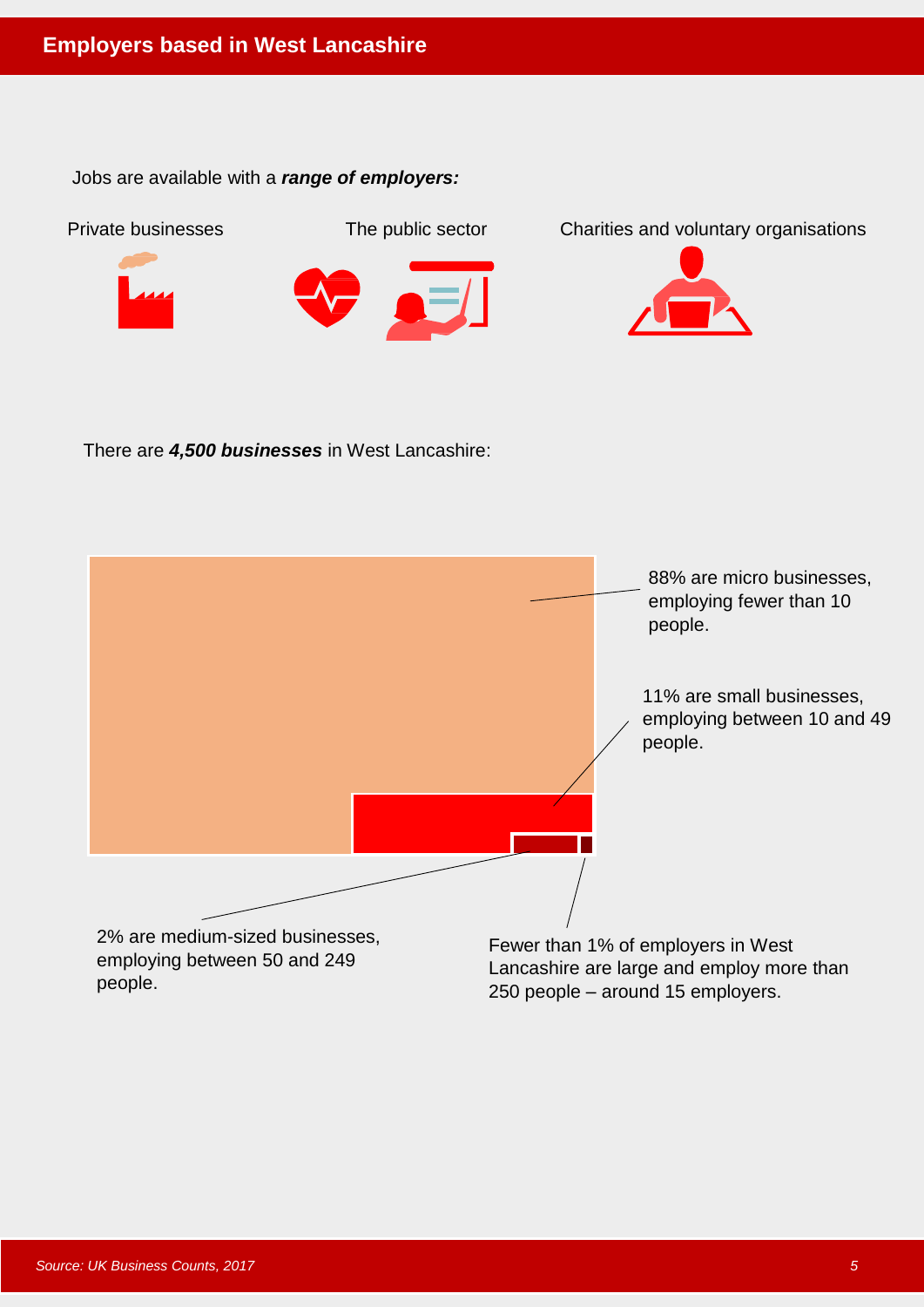This map shows where employment is concentrated across West Lancashire. Darker areas correspond to higher numbers of jobs. Employment is in the 4,500 micro, small, medium and large employers based in the area.

The following text boxes highlight the location some of the area's key employers.

**Ormskirk**



*Erlson Precision Components Ltd*

*(Manufacturing)*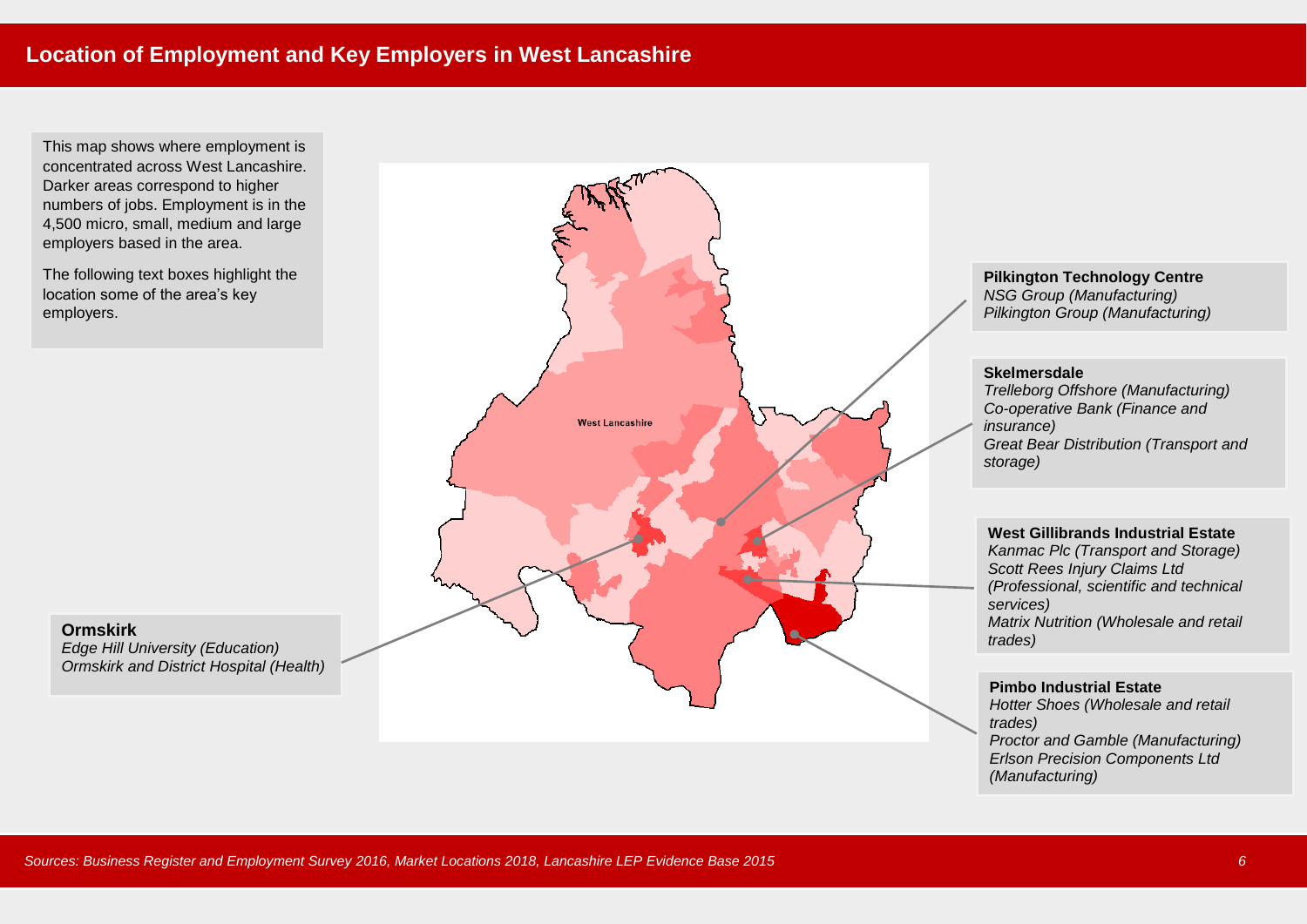Employers are classed as being in different '*sectors'*, according to what they make or do.

Some jobs are found in all sectors (e.g. Managers, Finance Officers, IT workers and people with digital skills); others are concentrated in particular sectors (e.g. Bricklayers work in the construction sector, Doctors work in the health sector).

The largest sectors in West Lancashire, and the jobs available within them, are shown below:

2,500 work in the **construction** sector, over half in skilled trades jobs such as bricklayers, plumbers, carpenters etc.

600 work in the **creative and digital industries,** including IT and computing, newspapers, music and arts, design etc.

All **other sectors** account for 3,200 jobs.

The **wholesale and retail sector** (shops and their suppliers) is the joint largest sector with 7,000 workers. As well as sales and customer service jobs, people work as managers, in finance roles, and as cleaners and security staff.

3,000 work in the **energy and environmental technology** sector, including gas and electricity production and waste and water supply. Onethird work in professional, technical or managerial jobs.

**Transport and storage** employs 3,500 people and includes road and rail transport, warehouses and the postal service.

5,000 people work in the **education** sector in schools, colleges and at the University. Jobs include teachers, teaching assistants, support workers (lunchtime supervisors, learning support) and managers.

> The **visitor economy** sector includes hotels, restaurants, bars and take-aways and tourist attractions. It employs 5,500 workers. Jobs include chefs, kitchen and catering assistants, waiters and waitresses, bar staff and cleaners. Some people work as managers.

**Sector employment in West Lancashire**

The **health and social work** sector also employs 7,000 workers. There are lots of professional and associate professional roles in this sector, including doctors, nurses and other medical professionals, as well as social workers, care workers and administrators.

**Advanced manufacturing** employs 6,200 workers. 30%

of workers are in professional or technical roles. One quarter are in skilled trades (e.g. welding, machining etc) and 20% are in less skilled processing and packing roles.

**Financial and professional** 

**services** is the second largest sector, employing 6,500 people, in a range of business-related activities including advertising, law, accountancy, architecture and engineering services, cleaning, building management, security, employment agencies etc.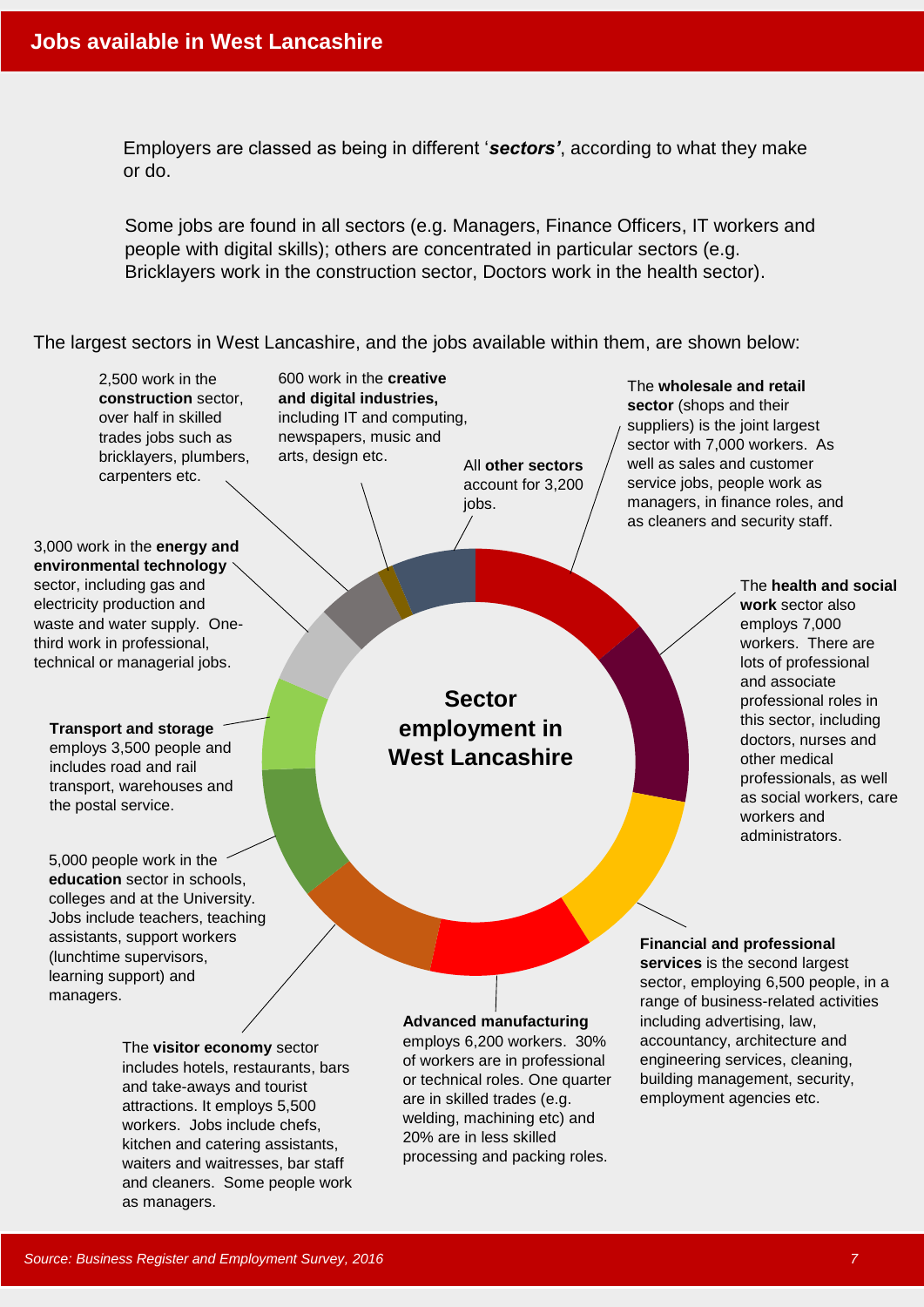The *economy and labour market are always changing*, with jobs being lost and new ones created.

Some job opportunities arise because businesses or sectors are *growing*.

Others come about because of '*churn' within the labour market* – when current workers change jobs or retire. This is called *'replacement demand'*.

Every year, there are thousands of job opportunities in West Lancashire.

-600  $-400$ -200  $\Omega$ 200

These charts show how many job opportunities are expected to be created each year. The largest number of opportunities each year is expected to be in the finance and professional services sector. The wholesale and retail sector and visitor economy have a lot of 'churn' (people moving jobs), so will have high numbers of opportunities.

Demand is increasing for workers with higher level qualifications (level 3 and 4) and apprenticeships.

Demand for workers with no and lower level qualifications is expected to continue to fall.



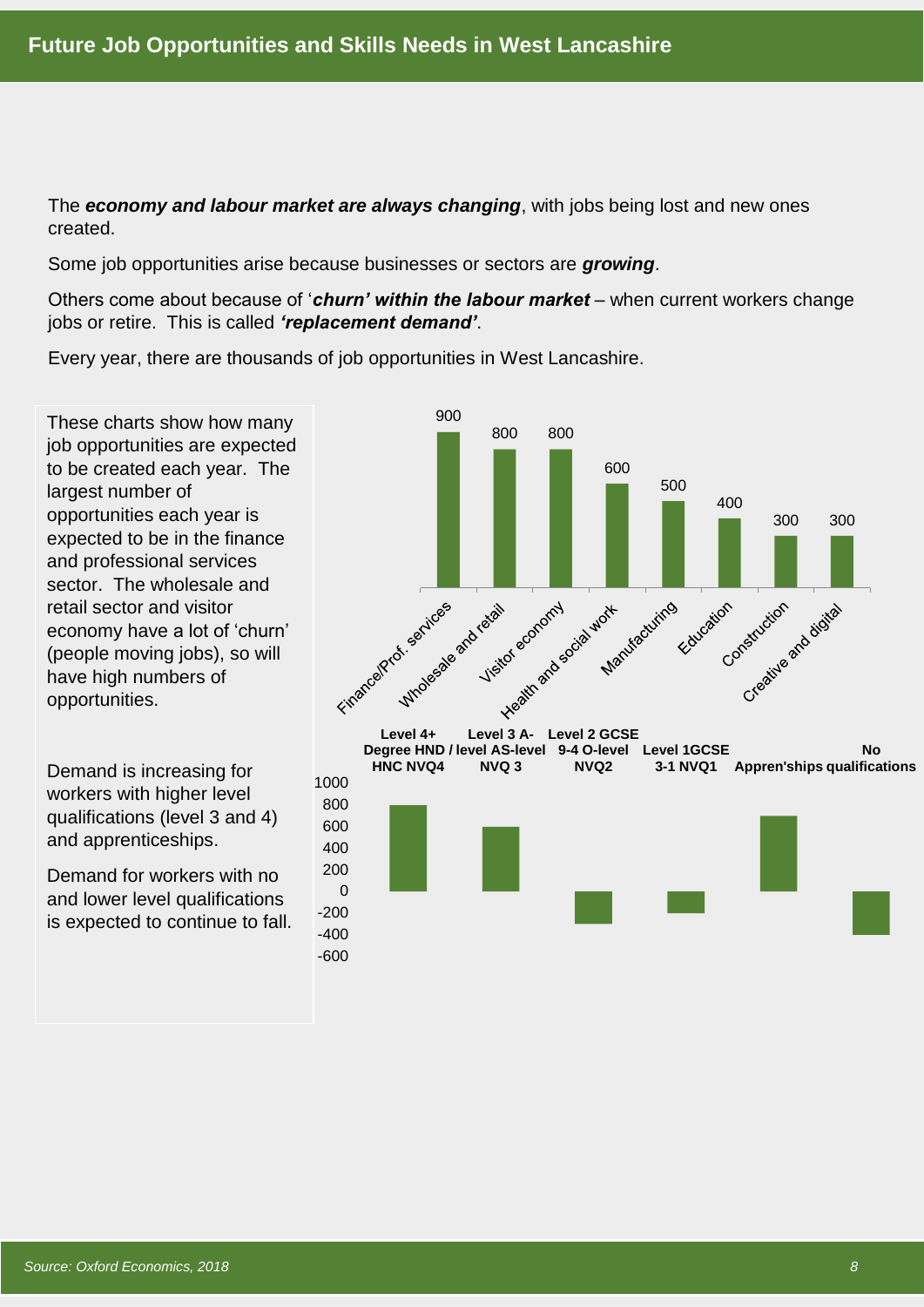More employers are choosing apprenticeships as a way to get the people and skills they need. An apprenticeship gives people hands-on experience, a salary and the opportunity to train while they work, in a range of different industries.

1,220 people started an apprenticeship in West Lancashire in 2016/17. Just under half of these were advanced or higher level apprenticeships.



Apprenticeship starts are broadly in line with the main employment sectors:

- Business, administration and law can prepare you for a career in the financial and professional services.
- Health, public services and care for the health and social work sector.
- Retail and commercial enterprise for the wholesale, retail and services sectors.

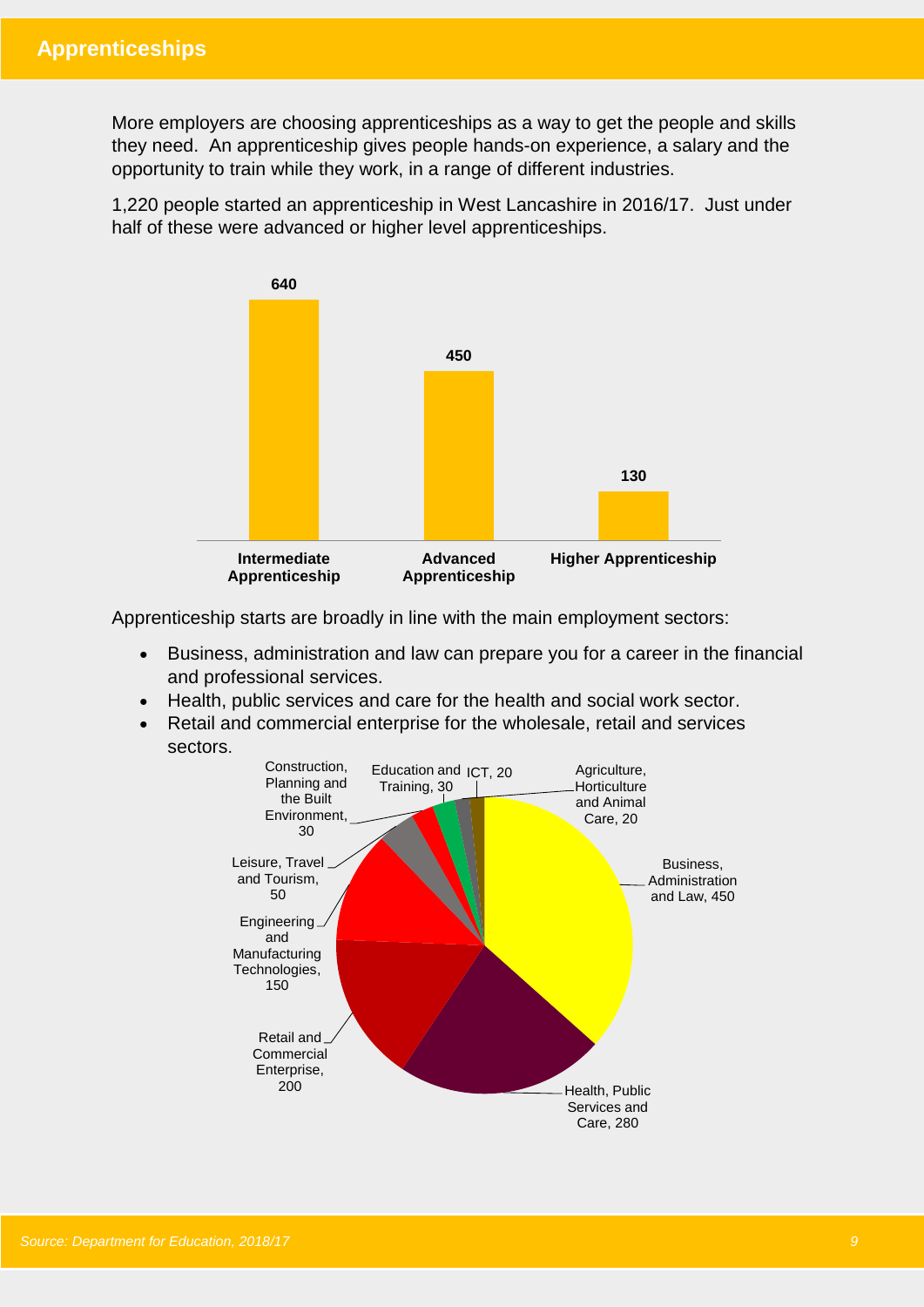At the age of 18, some young people continue in education at a higher education institution (e.g. university) or further education institution (e.g. college), whilst others enter employment or become an apprentice.



49% of Lancashire residents who enter higher education study in Lancashire, either at University or at one of the twelve Further Education Colleges which provide higher education. Higher education students in Lancashire study a range of subjects: